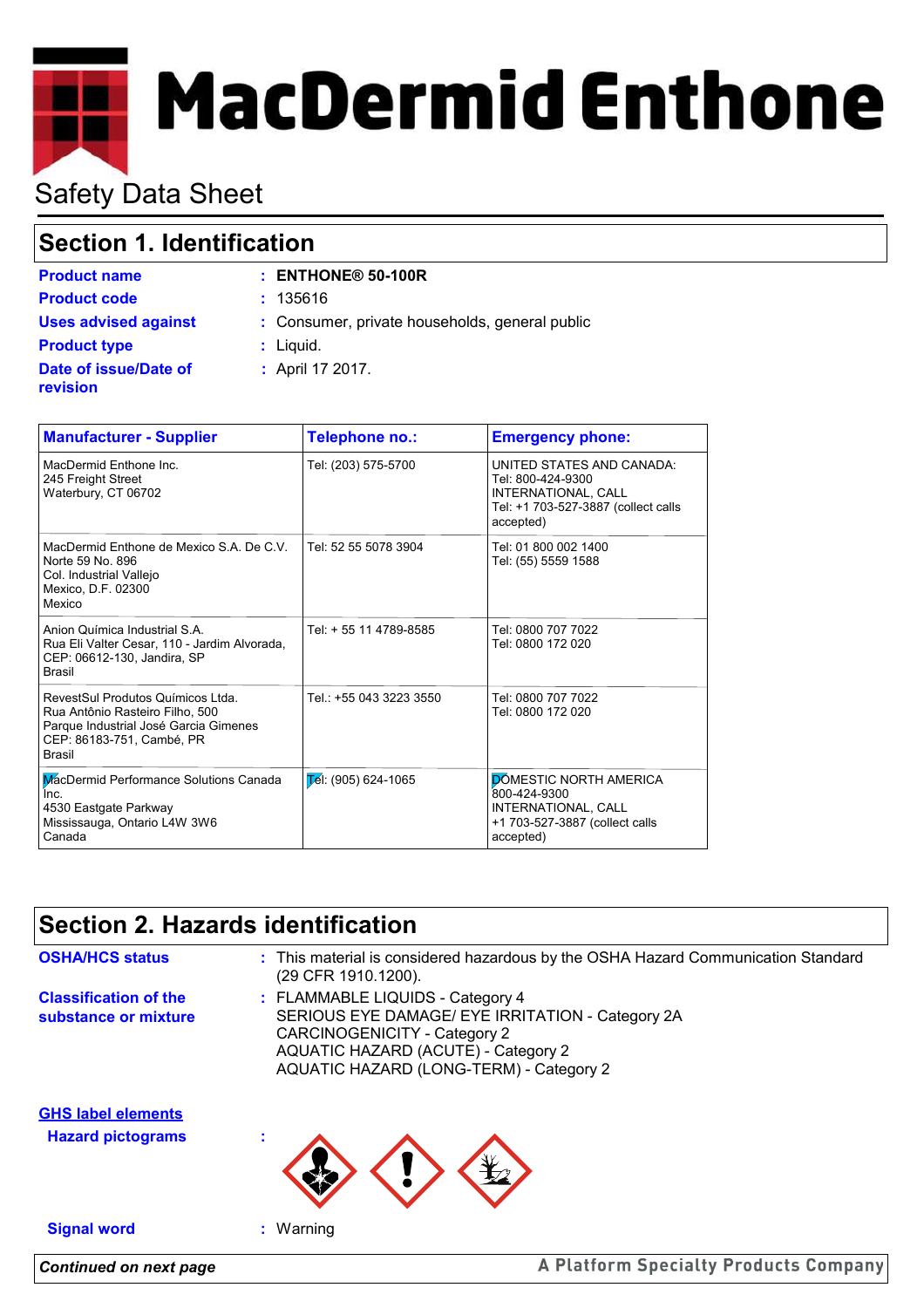# **Section 2. Hazards identification**

| <b>Hazard statements</b>                   | : Combustible liquid.                                                                                                                                                                                                                                                                                         |
|--------------------------------------------|---------------------------------------------------------------------------------------------------------------------------------------------------------------------------------------------------------------------------------------------------------------------------------------------------------------|
|                                            | Causes serious eye irritation.                                                                                                                                                                                                                                                                                |
|                                            | Suspected of causing cancer.                                                                                                                                                                                                                                                                                  |
|                                            | Toxic to aquatic life with long lasting effects.                                                                                                                                                                                                                                                              |
| <b>Precautionary statements</b>            |                                                                                                                                                                                                                                                                                                               |
| <b>Prevention</b>                          | Obtain special instructions before use. Do not handle until all safety precautions have<br>been read and understood. Wear protective gloves. Wear eye or face protection.<br>Keep away from flames and hot surfaces. - No smoking. Avoid release to the<br>environment. Wash hands thoroughly after handling. |
| <b>Response</b>                            | : Collect spillage. IF exposed or concerned: Get medical attention. IF IN EYES: Rinse<br>cautiously with water for several minutes. Remove contact lenses, if present and easy<br>to do. Continue rinsing. If eye irritation persists: Get medical attention.                                                 |
| <b>Storage</b>                             | : Store locked up. Store in a well-ventilated place. Keep cool.                                                                                                                                                                                                                                               |
| <b>Disposal</b>                            | : Dispose of contents and container in accordance with all local, regional, national and<br>international regulations.                                                                                                                                                                                        |
| <b>Hazards not otherwise</b><br>classified | $:$ None known.                                                                                                                                                                                                                                                                                               |

## **Section 3. Composition/information on ingredients**

**Substance/mixture :** Mixture

| <b>Ingredient name</b>          | $\frac{9}{6}$ | <b>CAS number</b> |
|---------------------------------|---------------|-------------------|
| <b>Korganic filler</b>          | 20-30         |                   |
| <b>Glycol Ether</b>             | $10 - 20$     |                   |
| (2-methoxymethylethoxy)propanol | $1 - 10$      | 34590-94-8        |
| 2-methoxy-1-methylethyl acetate | $1 - 10$      | 108-65-6          |
| Inorganic Fillers               | $1 - 10$      |                   |

Any concentration shown as a range is to protect confidentiality or is due to batch variation.

**There are no additional ingredients present which, within the current knowledge of the supplier and in the concentrations applicable, are classified as hazardous to health or the environment and hence require reporting in this section.**

**Occupational exposure limits, if available, are listed in Section 8.**

## **Section 4. First aid measures**

|                     | <b>Description of necessary first aid measures</b>                                                                                                                                                                                                                                                                                                                                                                                                                                                                                        |
|---------------------|-------------------------------------------------------------------------------------------------------------------------------------------------------------------------------------------------------------------------------------------------------------------------------------------------------------------------------------------------------------------------------------------------------------------------------------------------------------------------------------------------------------------------------------------|
| <b>Eye contact</b>  | : Check for and remove any contact lenses. Immediately flush eyes with running water<br>for at least 30 minutes, keeping eyelids open. Get medical attention.                                                                                                                                                                                                                                                                                                                                                                             |
| <b>Inhalation</b>   | : Remove victim to fresh air and keep at rest in a position comfortable for breathing. If<br>not breathing, if breathing is irregular or if respiratory arrest occurs, provide artificial<br>respiration or oxygen by trained personnel. It may be dangerous to the person providing<br>aid to give mouth-to-mouth resuscitation. Get medical attention. If unconscious, place<br>in recovery position and get medical attention immediately. Maintain an open airway.<br>Loosen tight clothing such as a collar, tie, belt or waistband. |
| <b>Skin contact</b> | : Flush contaminated skin with plenty of water. Remove contaminated clothing and<br>shoes. Continue to rinse for at least 15 minutes. Get medical attention. Wash clothing<br>before reuse. Clean shoes thoroughly before reuse.                                                                                                                                                                                                                                                                                                          |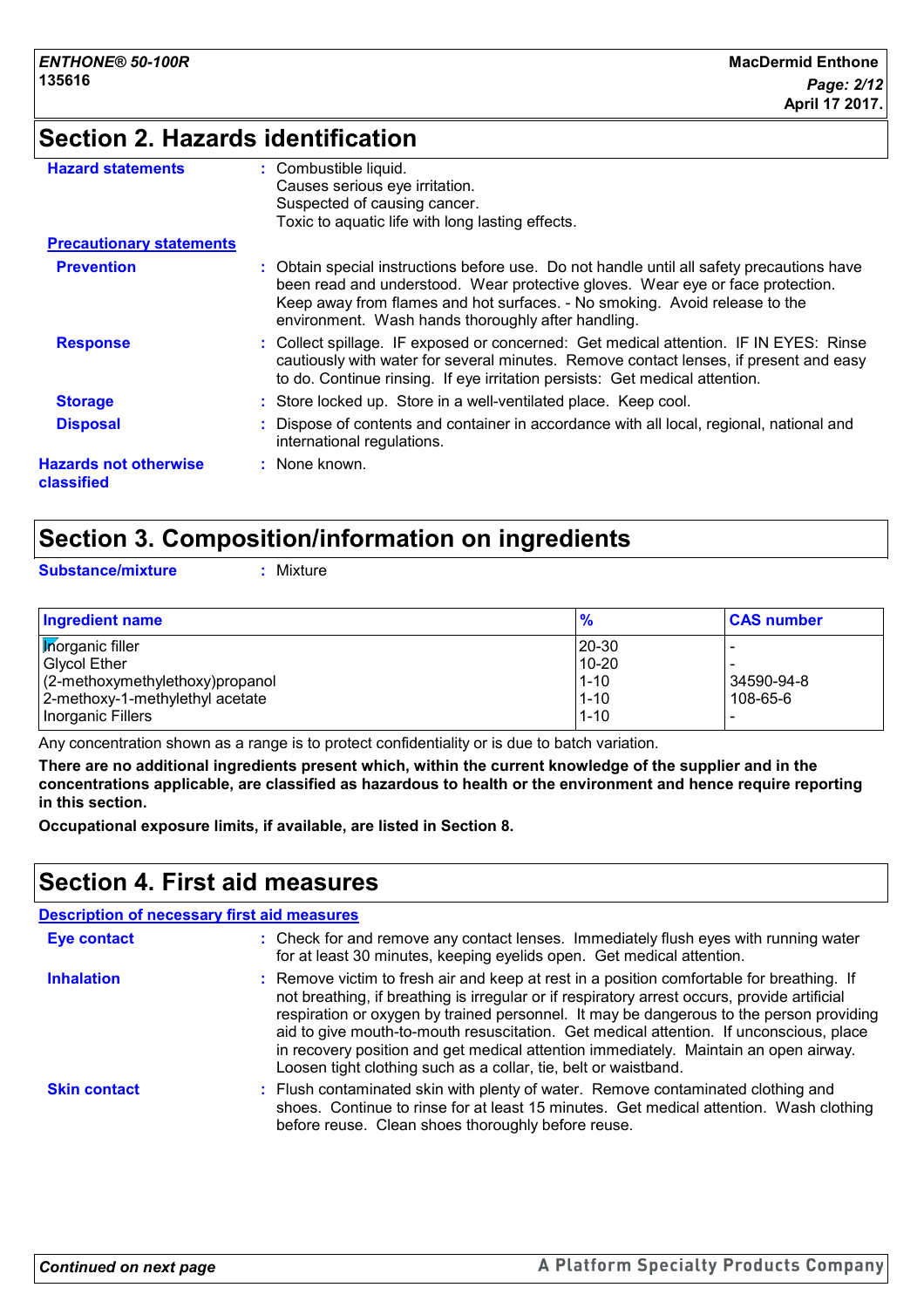### **Section 4. First aid measures**

#### **Ingestion :**

Wash out mouth with water. Remove dentures if any. Remove victim to fresh air and keep at rest in a position comfortable for breathing. If material has been swallowed and the exposed person is conscious, give small quantities of water to drink. Stop if the exposed person feels sick as vomiting may be dangerous. Do not induce vomiting unless directed to do so by medical personnel. If vomiting occurs, the head should be kept low so that vomit does not enter the lungs. Get medical attention. Never give anything by mouth to an unconscious person. If unconscious, place in recovery position and get medical attention immediately. Maintain an open airway. Loosen tight clothing such as a collar, tie, belt or waistband.

#### **Most important symptoms/effects, acute and delayed Inhalation :** No known significant effects or critical hazards. **Ingestion :** No known significant effects or critical hazards. **Skin contact :** No known significant effects or critical hazards. **Eye contact :** Causes serious eye irritation. **Over-exposure signs/symptoms Skin contact Ingestion Inhalation :** No specific data. No specific data. **:** No specific data. **: Eye contact :** Adverse symptoms may include the following: pain or irritation watering redness **Potential acute health effects**

#### **Indication of immediate medical attention and special treatment needed, if necessary**

| <b>Notes to physician</b>         | : Treat symptomatically. Contact poison treatment specialist immediately if large<br>quantities have been ingested or inhaled.                                                |  |
|-----------------------------------|-------------------------------------------------------------------------------------------------------------------------------------------------------------------------------|--|
| <b>Specific treatments</b>        | : No specific treatment.                                                                                                                                                      |  |
| <b>Protection of first-aiders</b> | : No action shall be taken involving any personal risk or without suitable training. It may<br>be dangerous to the person providing aid to give mouth-to-mouth resuscitation. |  |

#### **See toxicological information (Section 11)**

## **Section 5. Fire-fighting measures**

| <b>Extinguishing media</b>                           |                                                                                                                                                                                                                                                                                                                                                                                                                         |
|------------------------------------------------------|-------------------------------------------------------------------------------------------------------------------------------------------------------------------------------------------------------------------------------------------------------------------------------------------------------------------------------------------------------------------------------------------------------------------------|
| <b>Suitable extinguishing</b><br>media               | : Use dry chemical, CO2, water spray (fog) or foam.                                                                                                                                                                                                                                                                                                                                                                     |
| <b>Unsuitable extinguishing</b><br>media             | : Do not use water jet.                                                                                                                                                                                                                                                                                                                                                                                                 |
| <b>Specific hazards arising</b><br>from the chemical | : Combustible liquid. In a fire or if heated, a pressure increase will occur and the<br>container may burst, with the risk of a subsequent explosion. Runoff to sewer may<br>create fire or explosion hazard. This material is toxic to aquatic life with long lasting<br>effects. Fire water contaminated with this material must be contained and prevented<br>from being discharged to any waterway, sewer or drain. |
| <b>Hazardous thermal</b><br>decomposition products   | : Decomposition products may include the following materials:<br>carbon dioxide<br>carbon monoxide<br>metal oxide/oxides                                                                                                                                                                                                                                                                                                |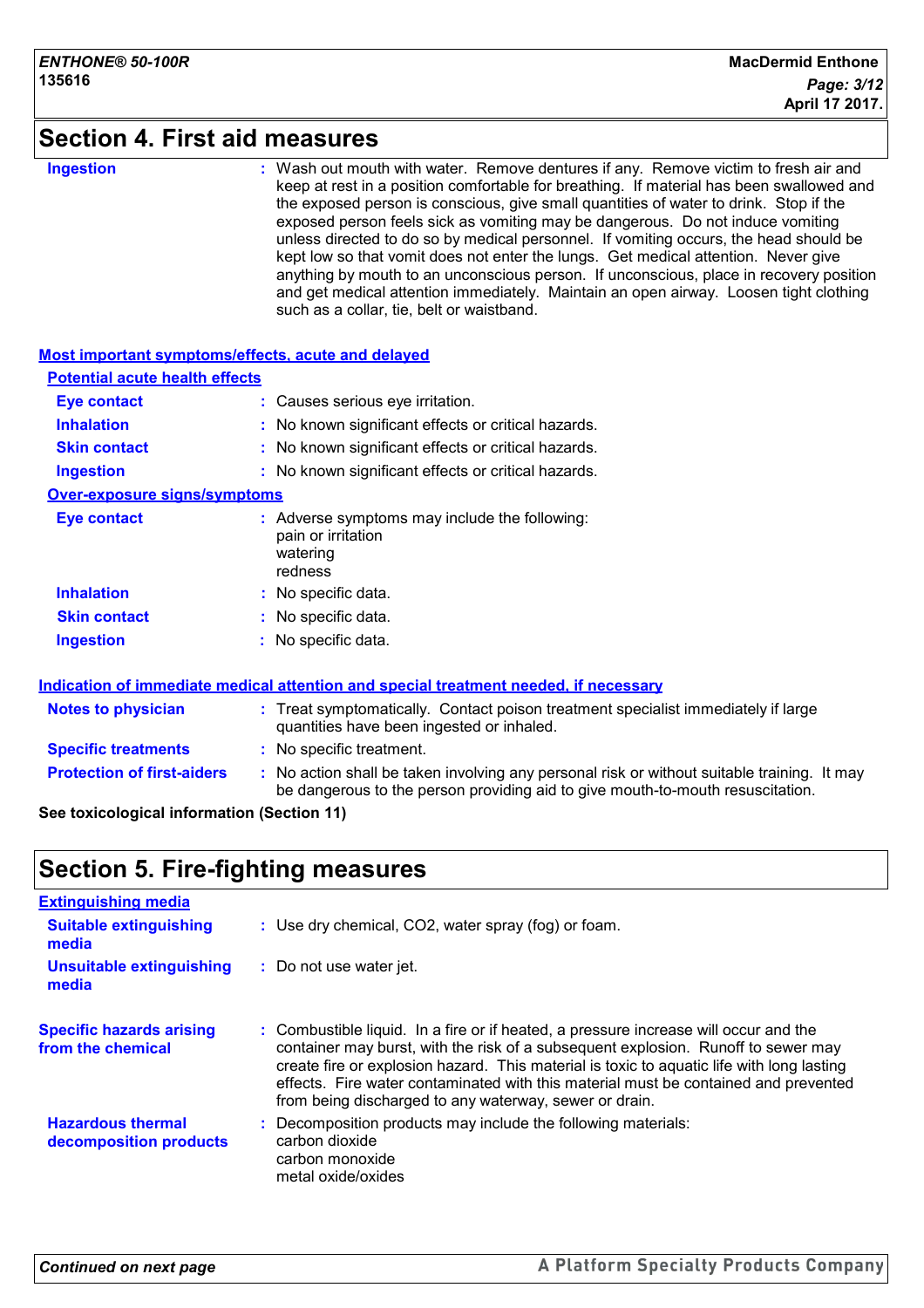# **Section 5. Fire-fighting measures**

| <b>Special protective actions</b><br>for fire-fighters   | : Promptly isolate the scene by removing all persons from the vicinity of the incident if<br>there is a fire. No action shall be taken involving any personal risk or without suitable<br>training. Move containers from fire area if this can be done without risk. Use water<br>spray to keep fire-exposed containers cool. |
|----------------------------------------------------------|-------------------------------------------------------------------------------------------------------------------------------------------------------------------------------------------------------------------------------------------------------------------------------------------------------------------------------|
| <b>Special protective</b><br>equipment for fire-fighters | : Fire-fighters should wear appropriate protective equipment and self-contained breathing<br>apparatus (SCBA) with a full face-piece operated in positive pressure mode.                                                                                                                                                      |
| <b>Remark</b>                                            | : Vapors are heavier than air and may spread along floors. Vapors may accumulate in low<br>or confined areas or travel a considerable distance to a source of ignition and flash back.<br>Avoid all possible sources of ignition (spark or flame).                                                                            |
| <b>Remark</b>                                            | : To dissipate static electricity during transfer, ground drum and connect to receiving<br>container with bonding strap.                                                                                                                                                                                                      |

## **Section 6. Accidental release measures**

#### **Personal precautions, protective equipment and emergency procedures**

| For non-emergency<br>personnel                               |    | : No action shall be taken involving any personal risk or without suitable training.<br>Evacuate surrounding areas. Keep unnecessary and unprotected personnel from<br>entering. Do not touch or walk through spilled material. Shut off all ignition sources.<br>No flares, smoking or flames in hazard area. Avoid breathing vapor or mist. Provide<br>adequate ventilation. Wear appropriate respirator when ventilation is inadequate. Put<br>on appropriate personal protective equipment.                                                                                                                                                                                                                                                                    |
|--------------------------------------------------------------|----|--------------------------------------------------------------------------------------------------------------------------------------------------------------------------------------------------------------------------------------------------------------------------------------------------------------------------------------------------------------------------------------------------------------------------------------------------------------------------------------------------------------------------------------------------------------------------------------------------------------------------------------------------------------------------------------------------------------------------------------------------------------------|
| For emergency responders                                     | ÷. | If specialised clothing is required to deal with the spillage, take note of any information<br>in Section 8 on suitable and unsuitable materials. See also the information in "For non-<br>emergency personnel".                                                                                                                                                                                                                                                                                                                                                                                                                                                                                                                                                   |
| <b>Environmental precautions</b>                             |    | : Avoid dispersal of spilled material and runoff and contact with soil, waterways, drains<br>and sewers. Inform the relevant authorities if the product has caused environmental<br>pollution (sewers, waterways, soil or air). Water polluting material. May be harmful to<br>the environment if released in large quantities. Collect spillage.                                                                                                                                                                                                                                                                                                                                                                                                                  |
| <b>Methods and materials for containment and cleaning up</b> |    |                                                                                                                                                                                                                                                                                                                                                                                                                                                                                                                                                                                                                                                                                                                                                                    |
| <b>Small spill</b>                                           |    | : Stop leak if without risk. Move containers from spill area. Use spark-proof tools and<br>explosion-proof equipment. Dilute with water and mop up if water-soluble. Alternatively,<br>or if water-insoluble, absorb with an inert dry material and place in an appropriate waste<br>disposal container. Dispose of via a licensed waste disposal contractor.                                                                                                                                                                                                                                                                                                                                                                                                      |
| <b>Large spill</b>                                           |    | Stop leak if without risk. Move containers from spill area. Use spark-proof tools and<br>explosion-proof equipment. Approach release from upwind. Prevent entry into sewers,<br>water courses, basements or confined areas. Wash spillages into an effluent treatment<br>plant or proceed as follows. Contain and collect spillage with non-combustible,<br>absorbent material e.g. sand, earth, vermiculite or diatomaceous earth and place in<br>container for disposal according to local regulations (see Section 13). Dispose of via a<br>licensed waste disposal contractor. Contaminated absorbent material may pose the<br>same hazard as the spilled product. Note: see Section 1 for emergency contact<br>information and Section 13 for waste disposal. |

# **Section 7. Handling and storage**

| <b>Precautions for safe handling</b> |                                                                                                                                                                                                                                                                                                                                                                                                                                                                                                                                                                                                                                                                                                                         |
|--------------------------------------|-------------------------------------------------------------------------------------------------------------------------------------------------------------------------------------------------------------------------------------------------------------------------------------------------------------------------------------------------------------------------------------------------------------------------------------------------------------------------------------------------------------------------------------------------------------------------------------------------------------------------------------------------------------------------------------------------------------------------|
| <b>Protective measures</b>           | : Put on appropriate personal protective equipment (see Section 8). Avoid exposure -<br>obtain special instructions before use. Do not handle until all safety precautions have<br>been read and understood. Do not get in eyes or on skin or clothing. Do not ingest.<br>Avoid breathing vapor or mist. Avoid release to the environment. Use only with<br>adequate ventilation. Wear appropriate respirator when ventilation is inadequate. Do<br>not enter storage areas and confined spaces unless adequately ventilated. Keep in the<br>original container or an approved alternative made from a compatible material, kept<br>tightly closed when not in use. Store and use away from heat, sparks, open flame or |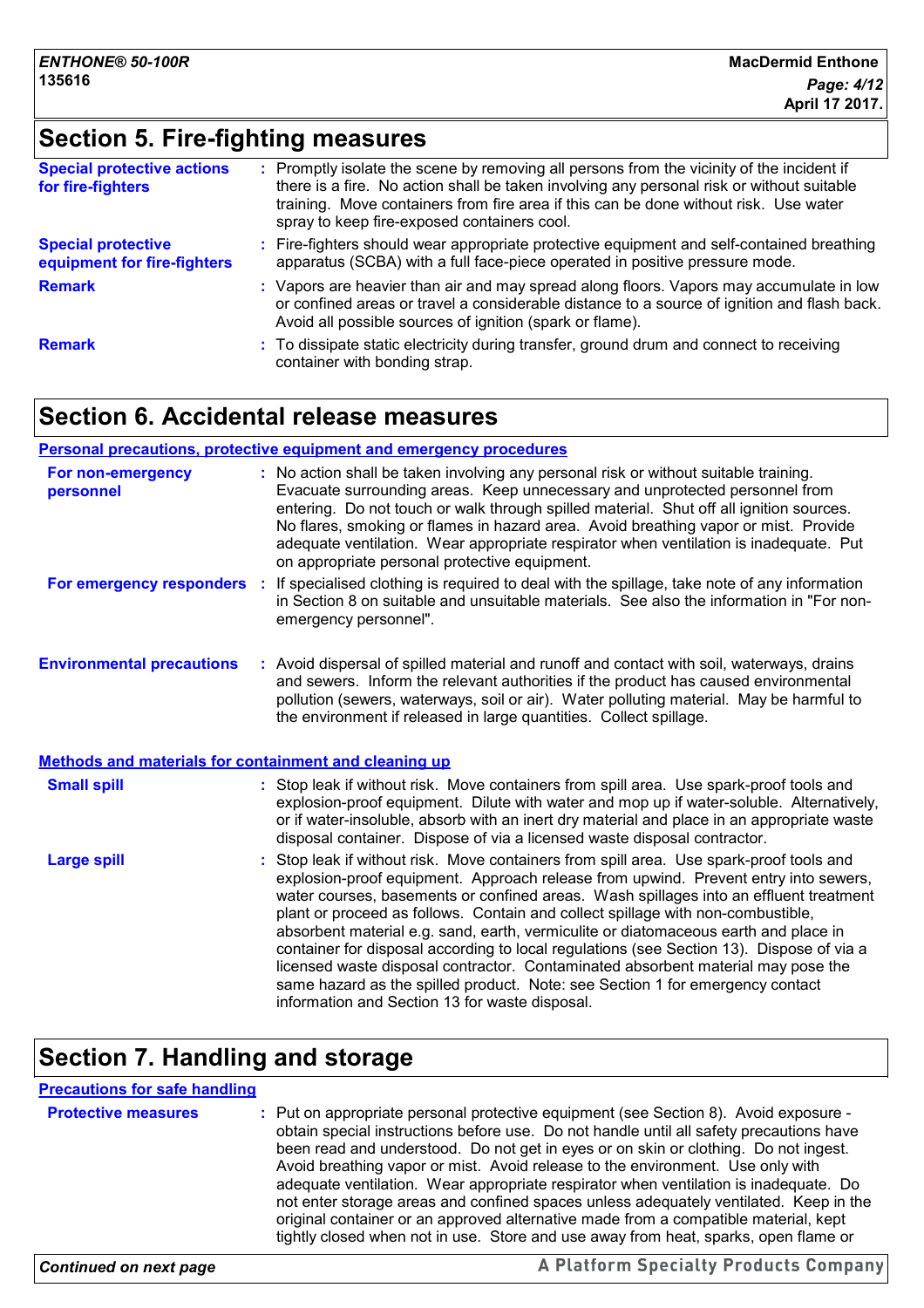## **Section 7. Handling and storage**

|                                                                           | any other ignition source. Use explosion-proof electrical (ventilating, lighting and<br>material handling) equipment. Use only non-sparking tools. Empty containers retain<br>product residue and can be hazardous. Do not reuse container.                                                                                                                                                                                                                                                                                                                                                                                                      |
|---------------------------------------------------------------------------|--------------------------------------------------------------------------------------------------------------------------------------------------------------------------------------------------------------------------------------------------------------------------------------------------------------------------------------------------------------------------------------------------------------------------------------------------------------------------------------------------------------------------------------------------------------------------------------------------------------------------------------------------|
| <b>Advice on general</b><br>occupational hygiene                          | : Eating, drinking and smoking should be prohibited in areas where this material is<br>handled, stored and processed. Workers should wash hands and face before eating,<br>drinking and smoking. Remove contaminated clothing and protective equipment before<br>entering eating areas. See also Section 8 for additional information on hygiene<br>measures.                                                                                                                                                                                                                                                                                    |
| <b>Conditions for safe storage,</b><br>including any<br>incompatibilities | : Store in accordance with local regulations. Store in a segregated and approved area.<br>Store in original container protected from direct sunlight in a dry, cool and well-ventilated<br>area, away from incompatible materials (see Section 10) and food and drink. Store<br>locked up. Eliminate all ignition sources. Separate from oxidizing materials. Keep<br>container tightly closed and sealed until ready for use. Containers that have been<br>opened must be carefully resealed and kept upright to prevent leakage. Do not store in<br>unlabeled containers. Use appropriate containment to avoid environmental<br>contamination. |

## **Section 8. Exposure controls/personal protection**

#### **Control parameters**

**Occupational exposure limits**

| <b>Ingredient name</b>          | <b>Exposure limits</b>                                                                                                                                                                                                                                                                                                                                                                                                                                                                                                                            |
|---------------------------------|---------------------------------------------------------------------------------------------------------------------------------------------------------------------------------------------------------------------------------------------------------------------------------------------------------------------------------------------------------------------------------------------------------------------------------------------------------------------------------------------------------------------------------------------------|
| <b>Inorganic filler</b>         | OSHA PEL (United States, 2/2013).<br>TWA: 15 mg/m <sup>3</sup> 8 hours. Form: Total dust<br><b>ACGIH TLV (United States, 4/2014). Notes: Substance identified</b><br>by other sources as a suspected or confirmed human carcinogen.<br>1996 Adoption Substances for which the TLV is higher than the<br>OSHA Permissible Exposure Limit (PEL) and/or the NIOSH<br>Recommended Exposure Limit (REL). See CFR 58(124) :<br>36338-33351, June 30, 1993, for revised OSHA PEL. Refers to<br>Appendix A -- Carcinogens.                                |
| (2-methoxymethylethoxy)propanol | TWA: 10 mg/m <sup>3</sup> 8 hours.<br>ACGIH TLV (United States, 4/2014). Absorbed through skin.<br>STEL: 909 mg/m <sup>3</sup> 15 minutes.<br>STEL: 150 ppm 15 minutes.<br>TWA: 606 mg/m <sup>3</sup> 8 hours.<br>TWA: 100 ppm 8 hours.<br>NIOSH REL (United States, 10/2013). Absorbed through skin.<br>STEL: 900 mg/m <sup>3</sup> 15 minutes.<br>STEL: 150 ppm 15 minutes.<br>TWA: 600 mg/m <sup>3</sup> 10 hours.<br>TWA: 100 ppm 10 hours.<br>OSHA PEL (United States, 2/2013). Absorbed through skin.<br>TWA: $600 \text{ mg/m}^3$ 8 hours. |
| 2-methoxy-1-methylethyl acetate | TWA: 100 ppm 8 hours.<br>AIHA WEEL (United States, 10/2011).<br>TWA: 50 ppm 8 hours.                                                                                                                                                                                                                                                                                                                                                                                                                                                              |
| Inorganic Fillers               | NIOSH REL (United States, 10/2013).<br>TWA: 6 mg/m <sup>3</sup> 10 hours.                                                                                                                                                                                                                                                                                                                                                                                                                                                                         |

#### **Appropriate engineering controls**

**:** Use only with adequate ventilation. Use process enclosures, local exhaust ventilation or other engineering controls to keep worker exposure to airborne contaminants below any recommended or statutory limits. The engineering controls also need to keep gas, vapor or dust concentrations below any lower explosive limits. Use explosion-proof ventilation equipment.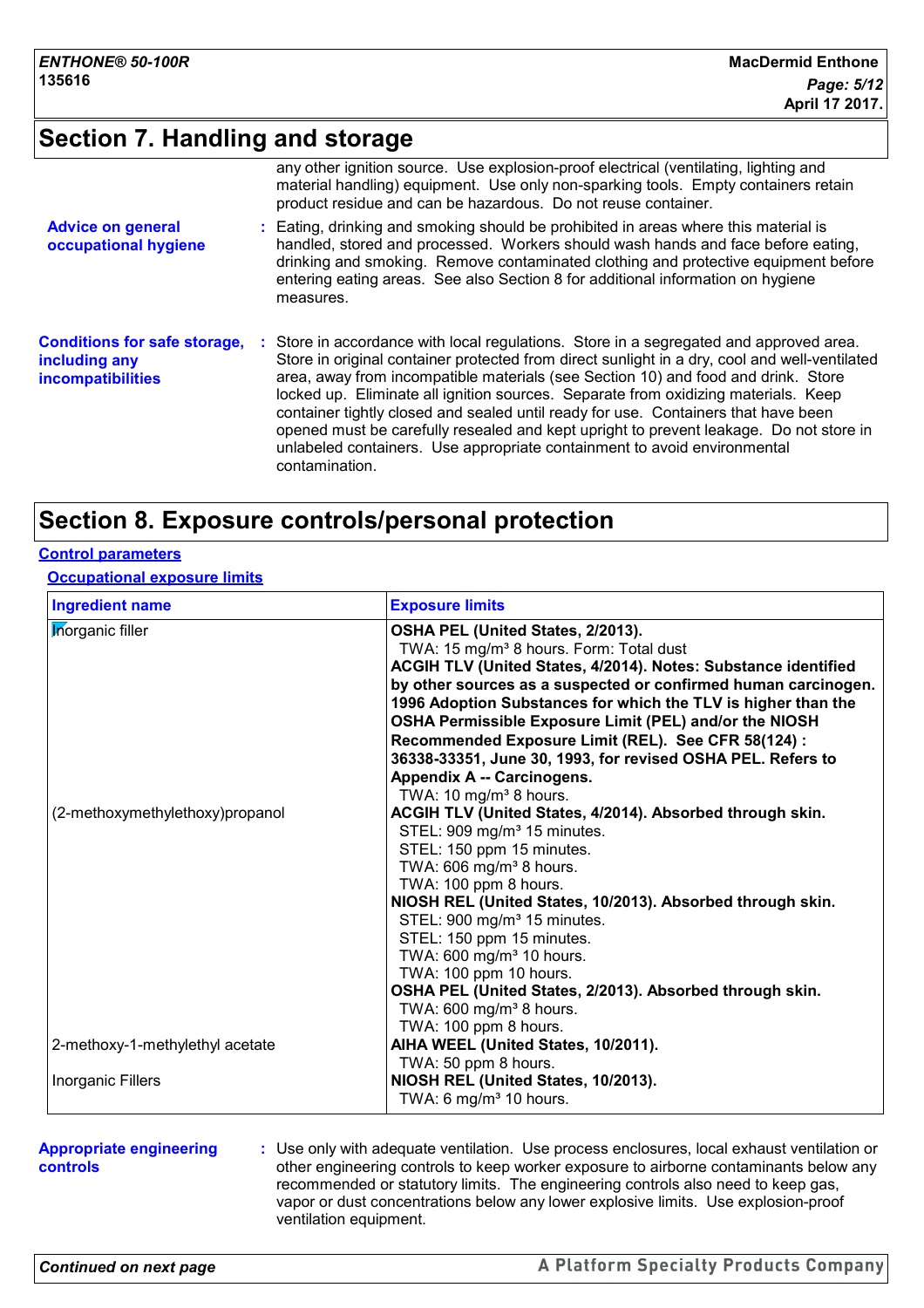# **Section 8. Exposure controls/personal protection**

| <b>Environmental exposure</b><br><b>controls</b> | : Emissions from ventilation or work process equipment should be checked to ensure<br>they comply with the requirements of environmental protection legislation. In some<br>cases, fume scrubbers, filters or engineering modifications to the process equipment<br>will be necessary to reduce emissions to acceptable levels.                                                                                                                                                                                                                                                                                        |
|--------------------------------------------------|------------------------------------------------------------------------------------------------------------------------------------------------------------------------------------------------------------------------------------------------------------------------------------------------------------------------------------------------------------------------------------------------------------------------------------------------------------------------------------------------------------------------------------------------------------------------------------------------------------------------|
| <b>Individual protection measures</b>            |                                                                                                                                                                                                                                                                                                                                                                                                                                                                                                                                                                                                                        |
| <b>Hygiene measures</b>                          | : Wash hands, forearms and face thoroughly after handling chemical products, before<br>eating, smoking and using the lavatory and at the end of the working period.<br>Appropriate techniques should be used to remove potentially contaminated clothing.<br>Wash contaminated clothing before reusing. Ensure that eyewash stations and safety<br>showers are close to the workstation location.                                                                                                                                                                                                                      |
| <b>Eye/face protection</b>                       | Safety eyewear complying with an approved standard should be used when a risk<br>assessment indicates this is necessary to avoid exposure to liquid splashes, mists,<br>gases or dusts. If contact is possible, the following protection should be worn, unless<br>the assessment indicates a higher degree of protection: chemical splash goggles.                                                                                                                                                                                                                                                                    |
| <b>Skin protection</b>                           |                                                                                                                                                                                                                                                                                                                                                                                                                                                                                                                                                                                                                        |
| <b>Hand protection</b>                           | : Chemical-resistant, impervious gloves complying with an approved standard should be<br>worn at all times when handling chemical products if a risk assessment indicates this is<br>necessary. Considering the parameters specified by the glove manufacturer, check<br>during use that the gloves are still retaining their protective properties. It should be<br>noted that the time to breakthrough for any glove material may be different for different<br>glove manufacturers. In the case of mixtures, consisting of several substances, the<br>protection time of the gloves cannot be accurately estimated. |
| <b>Body protection</b>                           | Personal protective equipment for the body should be selected based on the task being<br>performed and the risks involved and should be approved by a specialist before<br>handling this product.                                                                                                                                                                                                                                                                                                                                                                                                                      |
| <b>Other skin protection</b>                     | : Appropriate footwear and any additional skin protection measures should be selected<br>based on the task being performed and the risks involved and should be approved by a<br>specialist before handling this product.                                                                                                                                                                                                                                                                                                                                                                                              |
| <b>Respiratory protection</b>                    | Use a properly fitted, air-purifying or air-fed respirator complying with an approved<br>standard if a risk assessment indicates this is necessary. Respirator selection must be<br>based on known or anticipated exposure levels, the hazards of the product and the safe<br>working limits of the selected respirator.                                                                                                                                                                                                                                                                                               |

# **Section 9. Physical and chemical properties**

| <b>Appearance</b>                               |                                                                                                                                                                                                                                                                                                                                                                                 |
|-------------------------------------------------|---------------------------------------------------------------------------------------------------------------------------------------------------------------------------------------------------------------------------------------------------------------------------------------------------------------------------------------------------------------------------------|
| <b>Physical state</b>                           | $:$ Liquid.                                                                                                                                                                                                                                                                                                                                                                     |
| <b>Color</b>                                    | : White.                                                                                                                                                                                                                                                                                                                                                                        |
| Odor                                            | : Mild.                                                                                                                                                                                                                                                                                                                                                                         |
| <b>Odor threshold</b>                           | $:$ Not available.                                                                                                                                                                                                                                                                                                                                                              |
| pH                                              | $:$ Not available.                                                                                                                                                                                                                                                                                                                                                              |
| <b>Melting point</b>                            | : Not available.                                                                                                                                                                                                                                                                                                                                                                |
| <b>Boiling point</b>                            | : 173°C (343.4°F)                                                                                                                                                                                                                                                                                                                                                               |
| <b>Flash point</b>                              | : Closed cup: $62.78^{\circ}$ C (145 $^{\circ}$ F)                                                                                                                                                                                                                                                                                                                              |
| <b>Evaporation rate</b>                         | : Not available.                                                                                                                                                                                                                                                                                                                                                                |
| <b>Flammability (solid, gas)</b>                | : Flammable in the presence of the following materials or conditions: open flames, sparks<br>and static discharge and heat.<br>Vapors are heavier than air and may spread along floors. Vapors may accumulate in<br>low or confined areas or travel a considerable distance to a source of ignition and flash<br>back. Avoid all possible sources of ignition (spark or flame). |
| Lower and upper explosive<br>(flammable) limits | : Not available.                                                                                                                                                                                                                                                                                                                                                                |
| <b>Vapor pressure</b>                           | : Not available.                                                                                                                                                                                                                                                                                                                                                                |
| Continued on next page                          | A Platform Specialty Products Company                                                                                                                                                                                                                                                                                                                                           |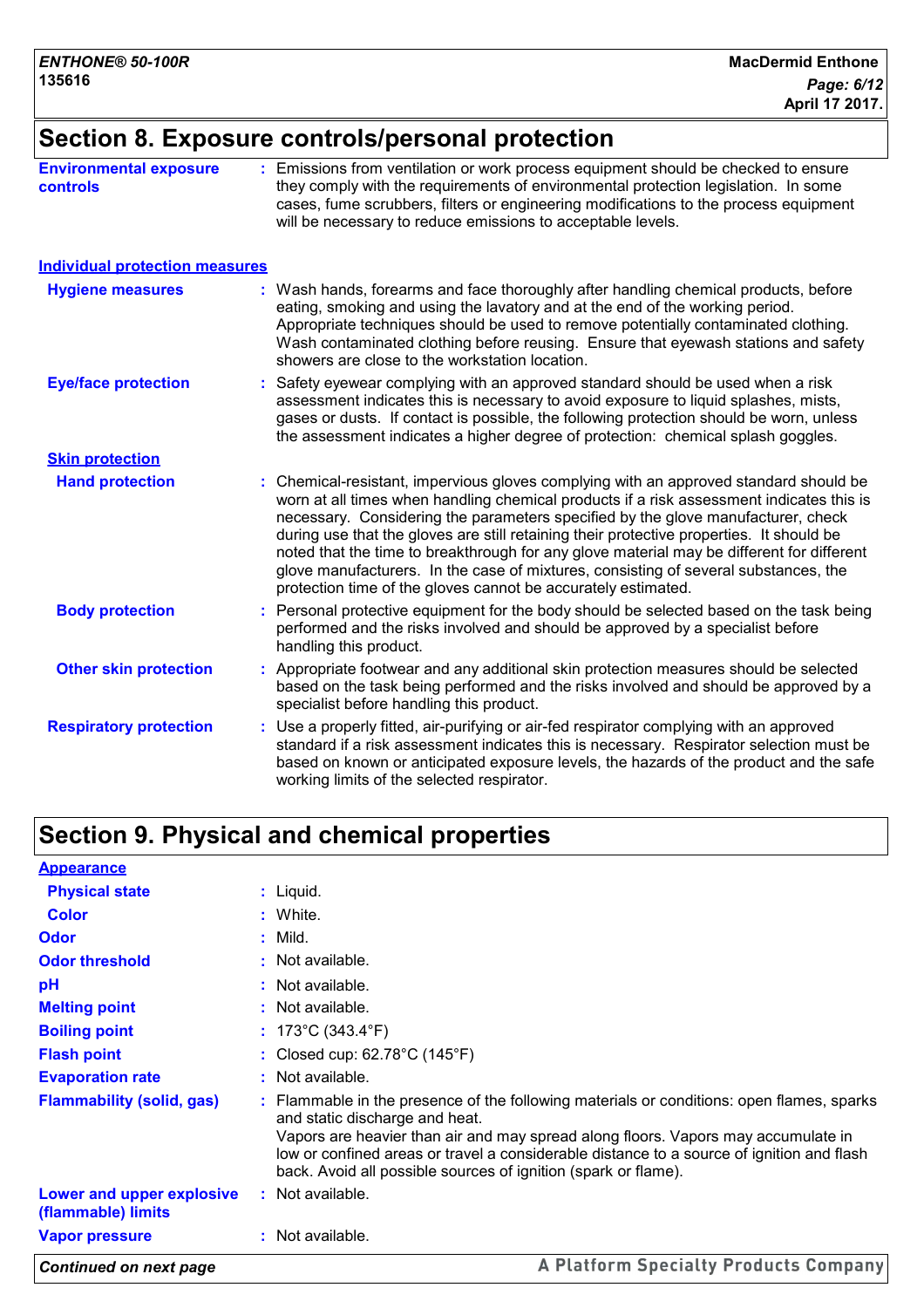# **Section 9. Physical and chemical properties**

| <b>Vapor density</b>                              | $:$ Not available. |
|---------------------------------------------------|--------------------|
| <b>Relative density</b>                           | : 1.4              |
| <b>Solubility</b>                                 | $:$ Not available. |
| <b>VOC</b>                                        | $: 410.1$ g/l      |
| <b>Partition coefficient: n-</b><br>octanol/water | : Not available.   |
| <b>Auto-ignition temperature</b>                  | $:$ Not available. |
| <b>Decomposition temperature</b>                  | : Not available.   |
| <b>Viscosity</b>                                  | : Not available.   |

# **Section 10. Stability and reactivity**

| <b>Reactivity</b>                                        | : No specific test data related to reactivity available for this product or its ingredients.                                                                                 |
|----------------------------------------------------------|------------------------------------------------------------------------------------------------------------------------------------------------------------------------------|
| <b>Chemical stability</b>                                | : The product is stable.                                                                                                                                                     |
| <b>Possibility of hazardous</b><br><b>reactions</b>      | : Under normal conditions of storage and use, hazardous reactions will not occur.                                                                                            |
| <b>Conditions to avoid</b>                               | : Avoid all possible sources of ignition (spark or flame). Do not pressurize, cut, weld,<br>braze, solder, drill, grind or expose containers to heat or sources of ignition. |
| <b>Incompatibility with various</b><br><b>substances</b> | : Reactive or incompatible with the following materials: oxidizing materials and metals.                                                                                     |
| <b>Hazardous decomposition</b><br>products               | : Under normal conditions of storage and use, hazardous decomposition products should<br>not be produced.                                                                    |
| <b>Other Hazardous</b><br>decomposition products         | : carbon oxides $(CO, CO2)$ , nitrogen oxides $(NO, NO2 etc.)$ , Organic Compounds and<br>Metallic oxides.                                                                   |
| <b>Hazardous polymerization</b>                          | : Under normal conditions of storage and use, hazardous polymerization will not occur.                                                                                       |
|                                                          |                                                                                                                                                                              |

# **Section 11. Toxicological information**

| <b>Routes of entry</b> | Dermal contact. Eye contact. Inhalation. Ingestion. |  |  |
|------------------------|-----------------------------------------------------|--|--|
|                        |                                                     |  |  |

| <b>Product/ingredient name</b>     | <b>Result</b> | <b>Species</b> | <b>Dose</b> | <b>Exposure</b> |
|------------------------------------|---------------|----------------|-------------|-----------------|
| <b>B</b> ycol Ether                | LD50 Dermal   | Rabbit         | 15000 mg/kg |                 |
|                                    | LD50 Oral     | Rat            | 11000 mg/kg |                 |
| 2-methoxy-1-methylethyl<br>acetate | LD50 Dermal   | Rabbit         | $>5$ g/kg   |                 |
|                                    | LD50 Oral     | Rat            | 8532 mg/kg  |                 |
| Inorganic Fillers                  | LD50 Dermal   | Rabbit         | >2000 mg/kg |                 |
|                                    | LD50 Oral     | Rat            | >5000 mg/kg |                 |

#### **Irritation/Corrosion**

**Acute toxicity**

| <b>Product/ingredient name</b>      | <b>Result</b>            | <b>Species</b> | <b>Score</b> | <b>Exposure</b>                            | <b>Observation</b>       |
|-------------------------------------|--------------------------|----------------|--------------|--------------------------------------------|--------------------------|
| <b>Inorganic filler</b>             | Skin - Mild irritant     | Human          |              | 72 hours 300<br>Micrograms<br>Intermittent |                          |
| <b>Glycol Ether</b>                 | Eyes - Moderate irritant | Rabbit         |              | 500<br>milligrams                          |                          |
|                                     | Skin - Mild irritant     | Rabbit         |              | 500<br>milligrams                          |                          |
| (2-methoxymethylethoxy)<br>propanol | Eyes - Mild irritant     | Human          |              | 8 milligrams                               | $\overline{\phantom{a}}$ |
|                                     | Eyes - Mild irritant     | Rabbit         |              | 24 hours 500<br>milligrams                 |                          |

#### *Continued on next page*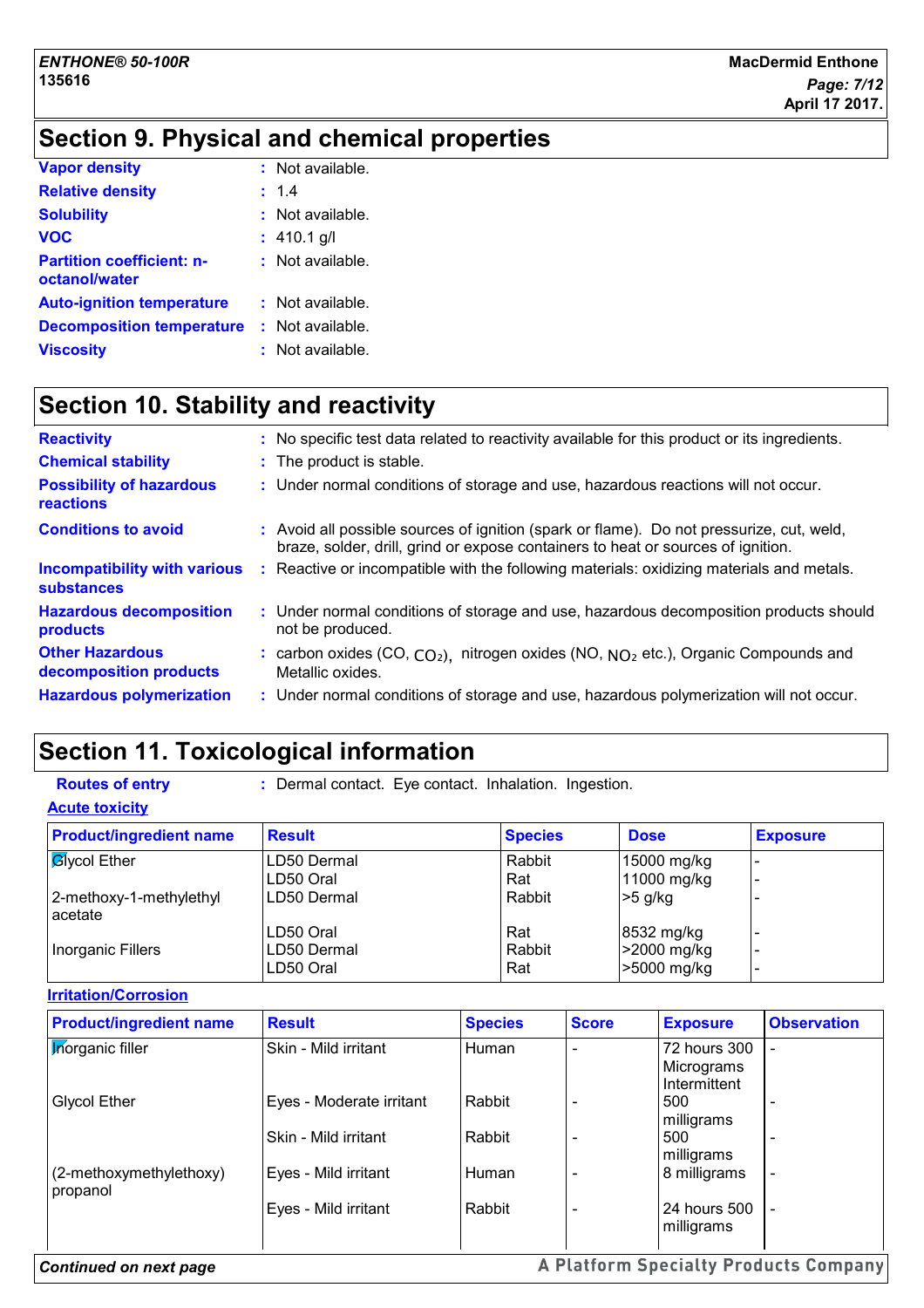# **Section 11. Toxicological information**

|                   | Skin - Mild irritant | Rabbit | 500                                       |  |
|-------------------|----------------------|--------|-------------------------------------------|--|
| Inorganic Fillers | Eyes - Mild irritant | Rabbit | milligrams<br>l 24 hours 25<br>milligrams |  |

#### **Sensitization**

Not available.

#### **Mutagenicity**

Not available.

#### **Carcinogenicity**

No applicable toxicity data

#### **Additional information:**

**Inorganic filler**: Carcinogen status based on inhalation of particulate form of this chemical If this product is a liquid, exposure to this particulate is unlikely under ordinary conditions of use.

#### **Classification**

| <b>Product/ingredient name</b> | <b>OSHA</b> | <b>IARC</b> | <b>NTP</b> |
|--------------------------------|-------------|-------------|------------|
| Inorganic filler               |             | 2B          |            |
| Inorganic Fillers              |             |             |            |

#### **Reproductive toxicity**

Not available.

#### **Teratogenicity**

Not available.

#### **Specific target organ toxicity (single exposure)**

Not available.

#### **Specific target organ toxicity (repeated exposure)**

Not available.

#### **Aspiration hazard**

Not available.

#### **Information on the likely :** Not available.

**routes of exposure Potential acute health effects**

| Potential acute nealth effects |                                                     |
|--------------------------------|-----------------------------------------------------|
| <b>Eye contact</b>             | : Causes serious eye irritation.                    |
| <b>Inhalation</b>              | : No known significant effects or critical hazards. |
| <b>Skin contact</b>            | : No known significant effects or critical hazards. |
| <b>Ingestion</b>               | : No known significant effects or critical hazards. |
|                                |                                                     |

|                     | Symptoms related to the physical, chemical and toxicological characteristics               |
|---------------------|--------------------------------------------------------------------------------------------|
| <b>Eye contact</b>  | : Adverse symptoms may include the following:<br>pain or irritation<br>watering<br>redness |
| <b>Inhalation</b>   | : No specific data.                                                                        |
| <b>Skin contact</b> | : No specific data.                                                                        |
| <b>Ingestion</b>    | : No specific data.                                                                        |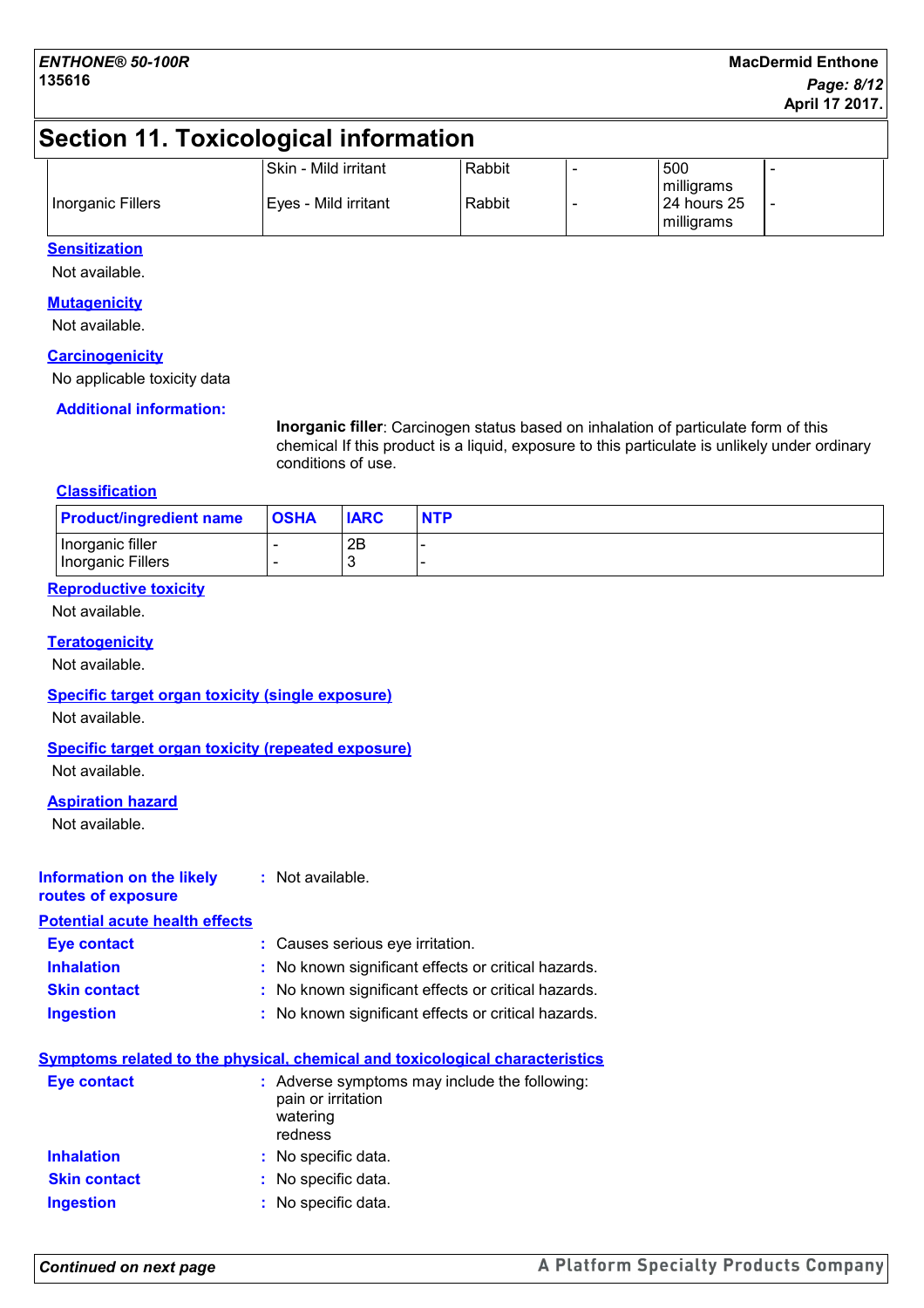# **Section 11. Toxicological information**

|                                                   | Delayed and immediate effects and also chronic effects from short and long term exposure    |
|---------------------------------------------------|---------------------------------------------------------------------------------------------|
| <b>Short term exposure</b>                        |                                                                                             |
| <b>Potential immediate</b><br><b>effects</b>      | : Not available.                                                                            |
| <b>Potential delayed effects</b>                  | : Not available.                                                                            |
| <b>Long term exposure</b>                         |                                                                                             |
| <b>Potential immediate</b><br>effects             | : Not available.                                                                            |
| <b>Potential delayed effects : Not available.</b> |                                                                                             |
| <b>Potential chronic health effects</b>           |                                                                                             |
| <b>General</b>                                    | : No known significant effects or critical hazards.                                         |
| <b>Carcinogenicity</b>                            | : Suspected of causing cancer. Risk of cancer depends on duration and level of<br>exposure. |
| <b>Mutagenicity</b>                               | : No known significant effects or critical hazards.                                         |
| <b>Teratogenicity</b>                             | : No known significant effects or critical hazards.                                         |
| <b>Developmental effects</b>                      | : No known significant effects or critical hazards.                                         |
| <b>Fertility effects</b>                          | : No known significant effects or critical hazards.                                         |

#### **Numerical measures of toxicity**

**Acute toxicity estimates**

Not available.

# **Section 12. Ecological information**

#### **Toxicity**

| <b>Product/ingredient name</b>         | <b>Result</b>                         | <b>Species</b>                                | <b>Exposure</b> |
|----------------------------------------|---------------------------------------|-----------------------------------------------|-----------------|
| <b>Morganic filler</b>                 | Acute LC50 3 mg/l Fresh water         | Crustaceans - Ceriodaphnia<br>dubia - Neonate | 48 hours        |
|                                        | Acute LC50 6.5 mg/l Fresh water       | Daphnia - Daphnia pulex -<br>Neonate          | 48 hours        |
|                                        | Acute LC50 >1000000 µg/l Marine water | Fish - Fundulus heteroclitus                  | 96 hours        |
| <b>Glycol Ether</b>                    | LC50 110 mg/l                         | Fish                                          | 96 hours        |
| $(2$ -methoxymethylethoxy)<br>propanol | EC50 >969 mg/l                        | Algae                                         | 96 hours        |
| 2-methoxy-1-methylethyl<br>acetate     | Acute EC50 500 mg/l                   | Daphnia                                       | 48 hours        |
|                                        | Acute LC50 161 mg/l                   | Fish                                          | 96 hours        |

#### **Persistence and degradability**

Not available.

#### **Bioaccumulative potential**

| <b>Product/ingredient name</b>      | $LogP_{ow}$ | <b>BCF</b> | <b>Potential</b> |
|-------------------------------------|-------------|------------|------------------|
| <b>Morganic filler</b>              |             | 352        | low              |
| <b>Glycol Ether</b>                 | 0.76        | 3.2        | low              |
| (2-methoxymethylethoxy)<br>propanol | 0.004       |            | low              |
| 2-methoxy-1-methylethyl<br>acetate  | 1.2         |            | low              |

#### **Mobility in soil**

**Soil/water partition coefficient (Koc)** 

**:** Not available.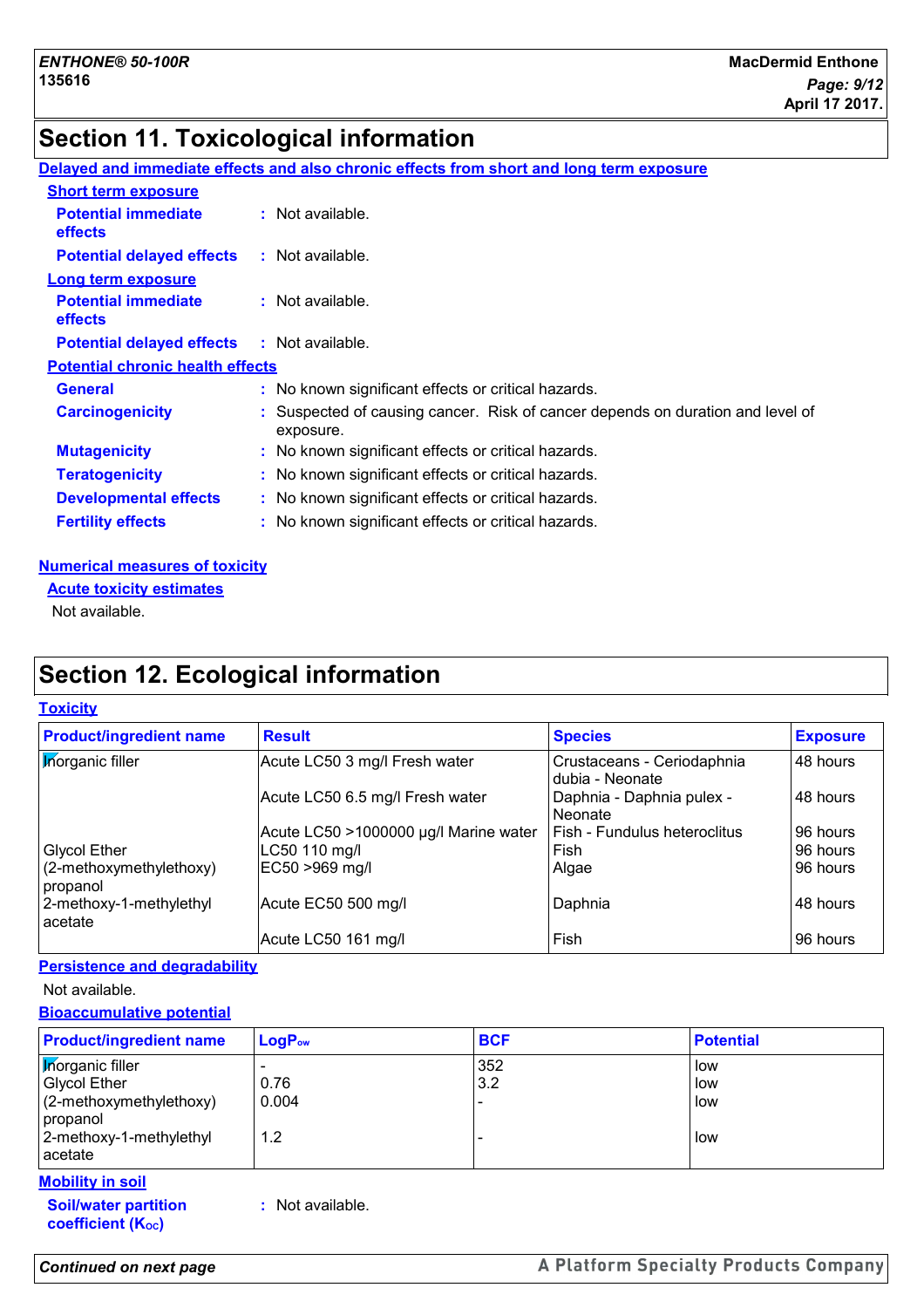## **Section 12. Ecological information**

**Other adverse effects** : No known significant effects or critical hazards.

## **Section 13. Disposal considerations**

The generation of waste should be avoided or minimized wherever possible. Disposal of this product, solutions and any by-products should at all times comply with the requirements of environmental protection and waste disposal legislation and any regional local authority requirements. Dispose of surplus and non-recyclable products via a licensed waste disposal contractor. Waste should not be disposed of untreated to the sewer unless fully compliant with the requirements of all authorities with jurisdiction. Waste packaging should be recycled. Incineration or landfill should only be considered when recycling is not feasible. This material and its container must be disposed of in a safe way. Care should be taken when handling emptied containers that have not been cleaned or rinsed out. Empty containers or liners may retain some product residues. Vapor from product residues may create a highly flammable or explosive atmosphere inside the container. Do not cut, weld or grind used containers unless they have been cleaned thoroughly internally. Avoid dispersal of spilled material and runoff and contact with soil, waterways, drains and sewers. **Disposal methods :**

## **Section 14. Transport information**

|                                                                              | <b>DOT</b><br><b>Classification</b>                                                                               | <b>TDG</b><br><b>Classification</b>                                                                               | <b>Mexico</b><br><b>Classification</b>                                                                            | <b>UN</b>                                                                                                         | <b>IMDG</b>                                                                                                       | <b>IATA</b>                                                                                                       |
|------------------------------------------------------------------------------|-------------------------------------------------------------------------------------------------------------------|-------------------------------------------------------------------------------------------------------------------|-------------------------------------------------------------------------------------------------------------------|-------------------------------------------------------------------------------------------------------------------|-------------------------------------------------------------------------------------------------------------------|-------------------------------------------------------------------------------------------------------------------|
| <b>UN number</b>                                                             | Not regulated.                                                                                                    | <b>UN3082</b>                                                                                                     | <b>UN3082</b>                                                                                                     | <b>UN3082</b>                                                                                                     | <b>UN3082</b>                                                                                                     | <b>UN3082</b>                                                                                                     |
| <b>UN proper</b><br>shipping name                                            |                                                                                                                   | <b>ENVIRONMENTALLY</b><br><b>HAZARDOUS</b><br>SUBSTANCE,<br>LIQUID, N.O.S.<br>(Inorganic filler,<br>Glycol Ether) | <b>ENVIRONMENTALLY</b><br><b>HAZARDOUS</b><br>SUBSTANCE,<br>LIQUID, N.O.S.<br>(Inorganic filler,<br>Glycol Ether) | <b>ENVIRONMENTALLY</b><br><b>HAZARDOUS</b><br>SUBSTANCE,<br>LIQUID, N.O.S.<br>(Inorganic filler,<br>Glycol Ether) | <b>ENVIRONMENTALLY</b><br><b>HAZARDOUS</b><br>SUBSTANCE,<br>LIQUID, N.O.S.<br>(Inorganic filler,<br>Glycol Ether) | <b>ENVIRONMENTALLY</b><br><b>HAZARDOUS</b><br>SUBSTANCE,<br>LIQUID, N.O.S.<br>(Inorganic filler,<br>Glycol Ether) |
| <b>Transport</b><br>hazard class(es)                                         |                                                                                                                   | 9<br>$\bigstar$                                                                                                   | 9<br>AIN<br>$\bigstar$                                                                                            | 9<br>AlN<br>$\bigstar$                                                                                            | 9<br>Allh<br>$\bigstar$                                                                                           | 9<br>AllN<br>$\bigstar$                                                                                           |
| <b>Packing group</b>                                                         |                                                                                                                   | $\mathbf{III}$                                                                                                    | III                                                                                                               | III                                                                                                               | $\mathop{\rm III}$                                                                                                | $\mathop{\rm III}$                                                                                                |
| <b>Environmental</b><br>hazards                                              | No.                                                                                                               | Yes.                                                                                                              | Yes.                                                                                                              | Yes.                                                                                                              | Yes.                                                                                                              | Yes.                                                                                                              |
| <b>Additional</b><br>information -<br><b>TDG</b><br><b>Classification</b>    | The product is not regulated as a dangerous good when transported by road or rail.                                |                                                                                                                   |                                                                                                                   |                                                                                                                   |                                                                                                                   |                                                                                                                   |
| <b>Additional</b><br>information -<br><b>Mexico</b><br><b>Classification</b> | The environmentally hazardous substance mark is not required when transported in sizes of $\leq 5$ L or<br>≤5 kg. |                                                                                                                   |                                                                                                                   |                                                                                                                   |                                                                                                                   |                                                                                                                   |
| <b>Continued on next page</b>                                                |                                                                                                                   |                                                                                                                   |                                                                                                                   |                                                                                                                   | A Platform Specialty Products Company                                                                             |                                                                                                                   |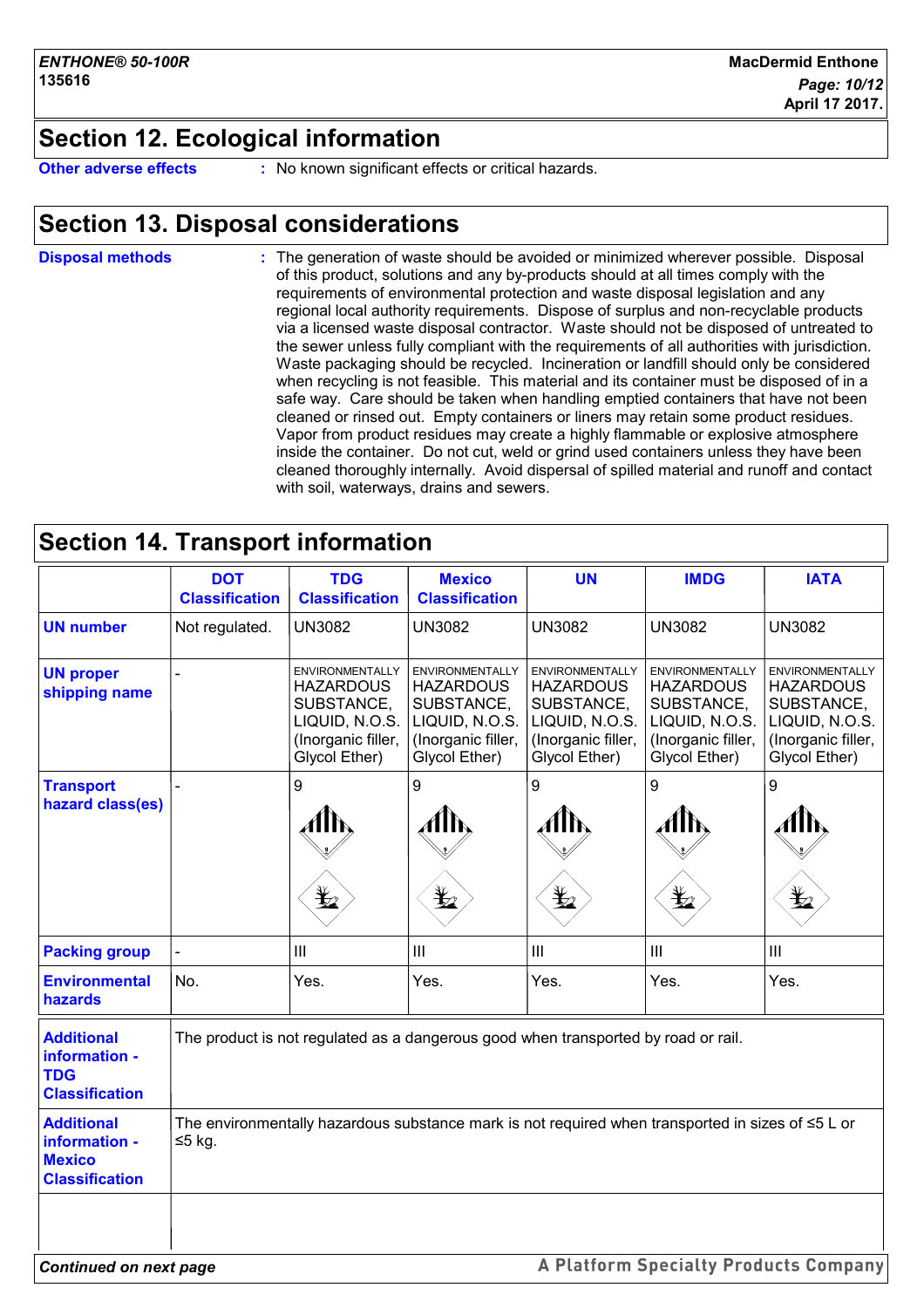## **Section 14. Transport information**

| <b>Additional</b><br>information -<br><b>UN</b><br><b>Classification</b>    | The environmentally hazardous substance mark is not required when transported in sizes of $\leq 5$ L or<br>$≤5$ kg. |
|-----------------------------------------------------------------------------|---------------------------------------------------------------------------------------------------------------------|
| <b>Additional</b><br>linformation -<br><b>IMDG</b><br><b>Classification</b> | The marine pollutant mark is not required when transported in sizes of $\leq 5$ L or $\leq 5$ kg.                   |
| <b>Additional</b><br>linformation -<br><b>IATA</b><br><b>Classification</b> | The environmentally hazardous substance mark is not required when transported in sizes of $\leq 5$ L or<br>≤5 kg.   |

**Special precautions for user Transport within user's premises:** always transport in closed containers that are **:** upright and secure. Ensure that persons transporting the product know what to do in the event of an accident or spillage.

## **Section 15. Regulatory information**

| <b>U.S. Federal regulations</b>             | : TSCA 5(a)2 proposed significant new use rule (SNUR): No products were found. |
|---------------------------------------------|--------------------------------------------------------------------------------|
|                                             | TSCA 5(a)2 final significant new use rule (SNUR): No products were found.      |
|                                             | TSCA 12(b) one-time export notification: No products were found.               |
|                                             | TSCA 12(b) annual export notification: No products were found.                 |
| <b>United States inventory</b><br>(TSCA 8b) | : All components are listed or exempted.                                       |
| <b>SARA 302/304</b>                         |                                                                                |

**Composition/information on ingredients**

No products were found.

#### **SARA 311/312**

| <b>Classification</b> | : Fire hazard                   |
|-----------------------|---------------------------------|
|                       | Immediate (acute) health hazard |
|                       | Delayed (chronic) health hazard |

#### **SARA 313**

|                                           | <b>Product name</b>                                     | <b>CAS number</b> | $\frac{9}{6}$         |
|-------------------------------------------|---------------------------------------------------------|-------------------|-----------------------|
| <b>Form R - Reporting</b><br>requirements | <b>B</b> Ivcol Ether<br>(2-methoxymethylethoxy)propanol | 34590-94-8        | $10 - 20$<br>$1 - 10$ |
| <b>Supplier notification</b>              | <b>Glycol Ether</b>                                     |                   | $10 - 20$             |

SARA 313 notifications must not be detached from the SDS and any copying and redistribution of the SDS shall include copying and redistribution of the notice attached to copies of the SDS subsequently redistributed.

#### **California Prop. 65**

**WARNING:** This product contains a chemical known to the State of California to cause cancer.

**Canada 1998 :** At least one component is not listed in DSL but all such components are listed in NDSL.

#### **International lists**

| <b>National inventory</b> |                                          |
|---------------------------|------------------------------------------|
| <b>Australia</b>          | : All components are listed or exempted. |
| <b>China</b>              | : All components are listed or exempted. |

*Continued on next page*

A Platform Specialty Products Company